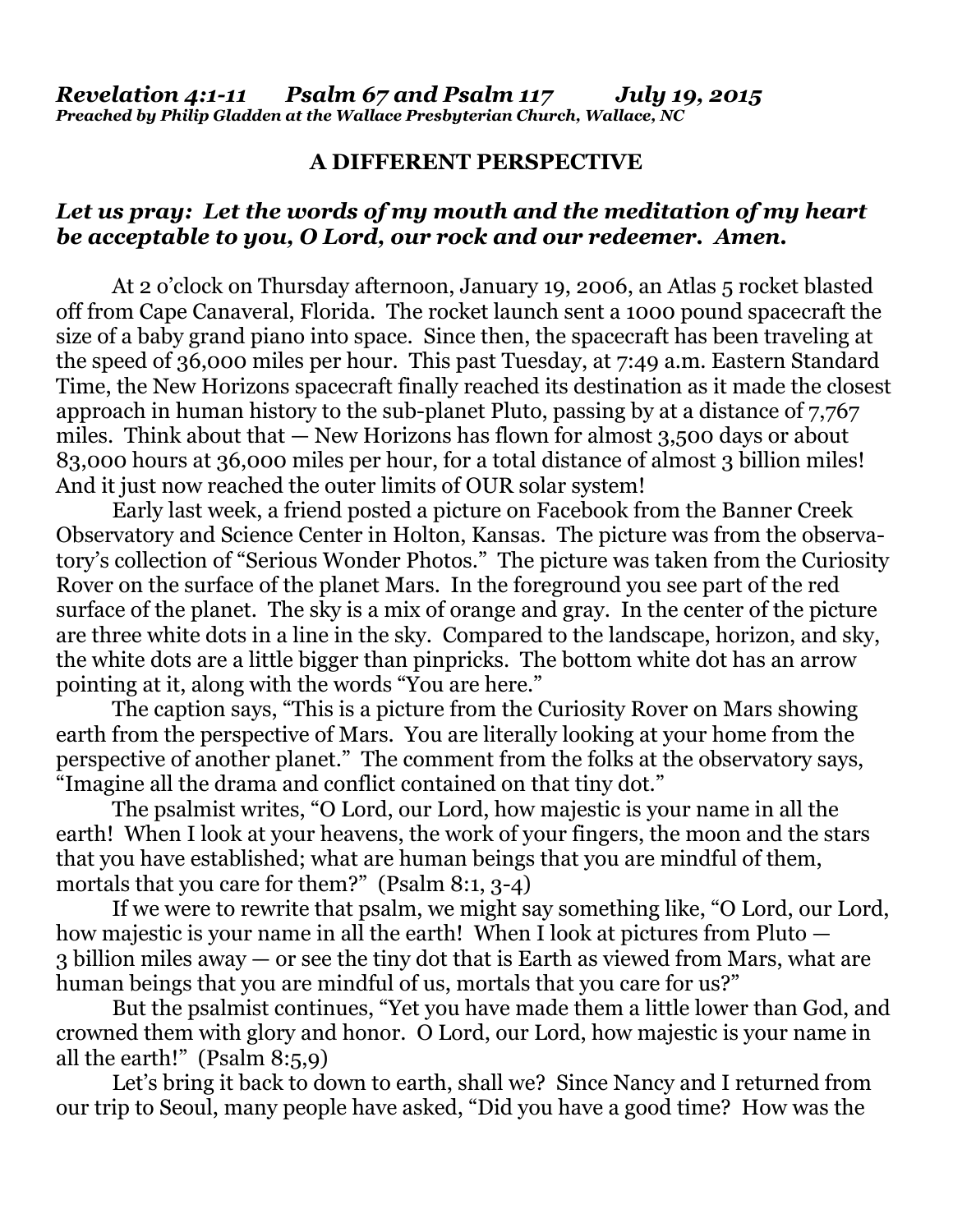flight?" Well, let me put it this way: at times between Detroit and Seoul, I felt like we were flying on New Horizons — not so much because of the speed of the plane, but because it felt like it was taking nine and a half years to get there! We didn't come anywhere close to flying 3 billion miles, but the 6,600 miles from Detroit to Seoul was plenty far!

Let me tell you about a different perspective ...

 We arrived at Incheon Airport at about 6:00 p.m. on Friday night. Incheon is a huge, ultra-modern airport. Fortunately, we didn't have any problems navigating through immigration and customs and retrieving our luggage. Natalie met us for a tearful and happy reunion, then we bought tickets for the high-speed train from the airport to downtown Seoul. The trip took about an hour. When we got off the train, we made our way to the subway station and rode the car to the stop near our hotel in the Myeong Dong area of Seoul. When we climbed the steps from the subway and walked out onto the streets of downtown Seoul, we realized we weren't in Duplin County any longer!

 Seoul is a modern city of 10 million people. We stayed in the center of Seoul, just a few blocks from the historical heart of the city. The hotel is also located in the center of Seoul's business and shopping districts — just a few blocks from City Hall and the U.S. Embassy. When we came up from the subway tunnel, there was lots of traffic, plenty of lights, many skyscrapers, and people everywhere who were heading home from work or heading out for their Friday night.

During the following week, we saw some very interesting sights:

 \* palaces dating from the 14th century located right in the middle of modern Seoul

\* the Olympic Park from the 1998 Seoul Summer Games

 \* the beautiful Cheonggyecheon Stream and river walk right in the middle of the city, where people were relaxing and strolling by the restored stream

 \* a lovely lake and park where many, many people were enjoying a Sunday afternoon picnic, bike ride, walk, or board game. [We were approached by a shy group of Korean schoolgirls who looked like they were in their very early teens. One of them asked, in very good English, if she could interview us for a school project. She asked Nancy, "Why are you here today?" Nancy told her we had come to Seoul to pick up our daughter who had been studying at the university for a year. The girl then asked, "Do you like it?" After we enthusiastically said yes, they ran off, giggling.]

 \* Yonsei University, where Natalie studied for the year, a school with almost 39,000 students and 4,5oo faculty members. The university has its roots in the Chosun Christian College that was founded by a Protestant missionary named Horace Underwood in 1915 and in the Severance Union Medical College that was founded by a Presbyterian missionary named Horace Newton Allen. The two schools united in 1957 to form Yonsei University, which is one of the top three universities in South Korea, along with Seoul National University and Korea University.

One of the most interesting parts of the trip was simply being in Seoul, a city of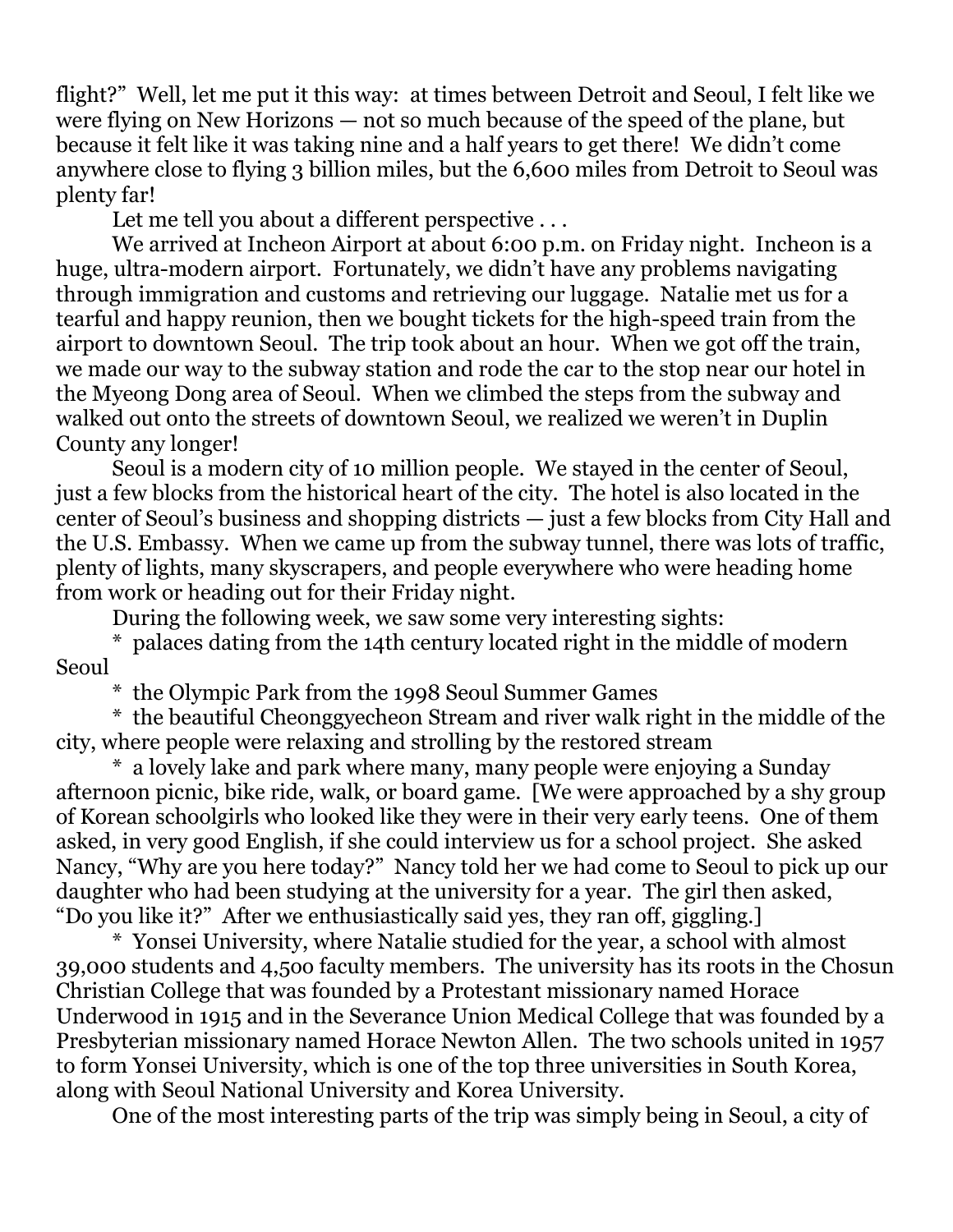10 million people. No one knew who I was, except for Nancy and Natalie — and that was kind of nice.

 Let me explain what I mean by that last comment. When I travel, I like to people watch (especially in airports). I like to think about the lives and stories of the different people I see. When I'm in an airport, I imagine where and why people are traveling. I think about their hopes, joys, sorrows, dreams, family histories, and so forth. I don't know them — they don't know me, but everyone has a story.

 The experience was heightened by being in a different country. To our surprise, we saw very few foreigners in Seoul. When we stepped onto a subway car full of people, we were almost always the only Caucasian or "Western" people on the train. There were so many, many people going about their business on the subway cars and riding the buses and walking on the streets — going to and from work, to and from school, to and from shopping areas. We visited many traditional shopping areas with countless stalls offering numerous goods for sale. Sometimes it was almost a sensory overload!

 I could go on and on, but my point is this — when I have this kind of experience, it is humbling and helpful. It is humbling and helpful, because it yanks me out of the little cocoon of a world that I tend to wrap myself in. I kind of liken it to a paraphrase of the previous quote from Psalm 8: "O Lord, our Lord, how majestic is your name in all the earth! When I look at a huge sprawling city filled with millions of people, halfway around the world, what am I that you are mindful of me, that you care for me?"

 I don't say that in a pessimistic or self-pitying way. On the contrary, I say it with a sense of awe and wonder, much as the psalmist says, "Praise the Lord, all you nations! Extol him, all you peoples! For great is his steadfast love toward us, and the faithfulness of the Lord endures forever. Praise the Lord!"

 Every month I talk with my good friend, Larry Williams, a retired Baptist minister who lives in Louisburg. One month I drive to Louisburg, the next month I call Larry on the phone. Larry began the Pastor as Spiritual Guide program a number of years ago and was its director until he retired last year. As part of that program, we were encouraged to meet with a spiritual director on a regular basis. It has been a great blessing to meet with Larry regularly to pray together and to talk about how God is at work in my life and ministry.

 On a regular basis, Larry will ask me the question that is on the signature line of my e-mails: "Where is God already at work in this situation?" Larry and I talked in Louisburg ten days ago. He wanted to hear about our trip to Seoul. After I shared a number of our experiences and stories, Larry asked me, "Phil, where was God already at work in that situation?" I could have named any number of experiences, but I had to talk about being in the midst of all of those people, halfway around the world, and thinking about how great God is.

 On Tuesday, December 24, 1968, astronauts Bill Anders, Jim Lovell, and Frank Borman orbited the moon. In a live TV broadcast (the most watched at the time), the astronauts sent this message back to Earth:

"We are now approaching lunar sunrise, and for all the people back on Earth,